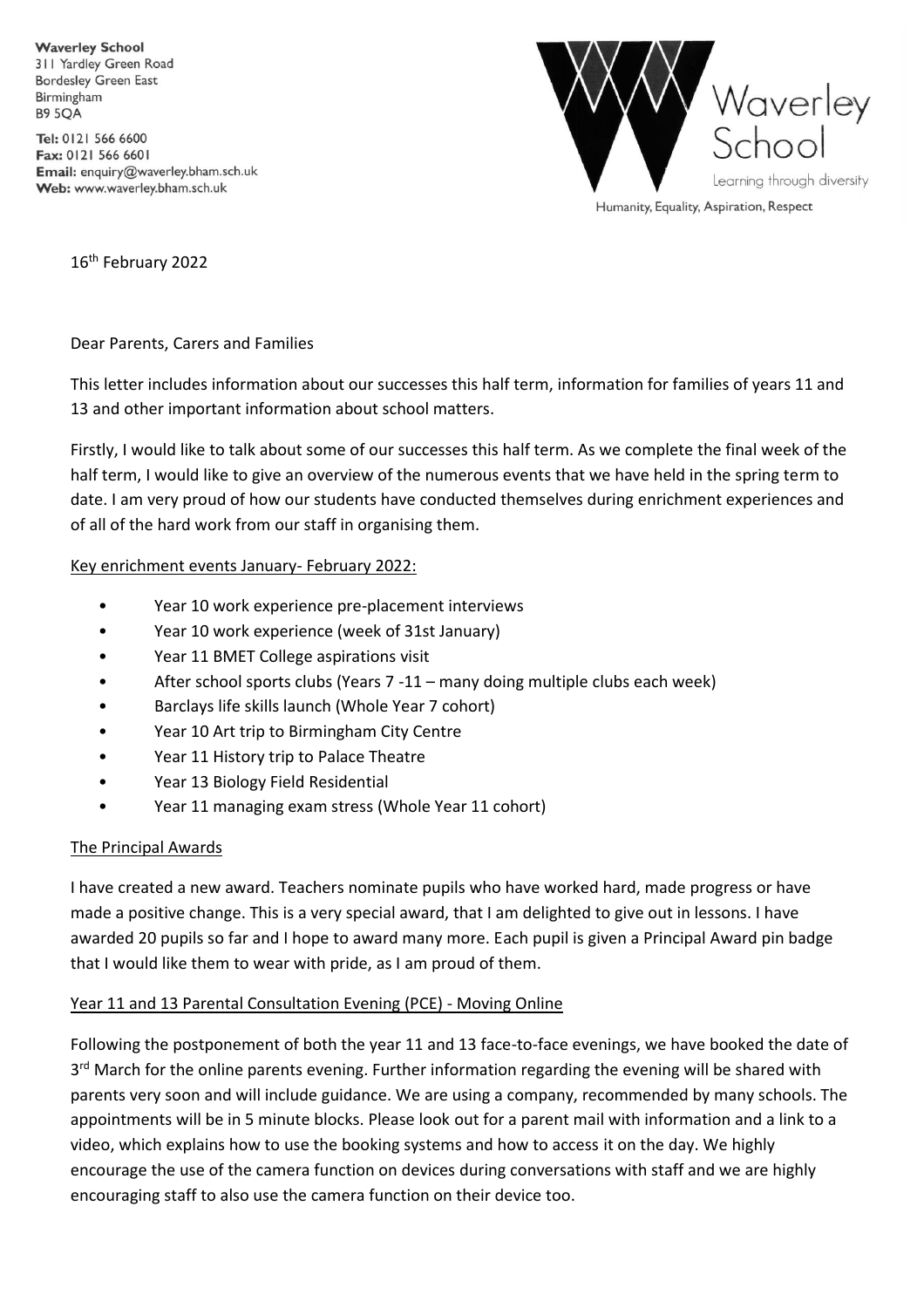## Some of the remaining key events taking place before the Easter holidays:

- Year 11 and 13 online parent consultation evening 3<sup>rd</sup> March
- World Book Day event in school years 7-9-3 rd March
- Years 10 and 11 super Maths and Science day on 3rd March
- Year 11 and 13 Final Pre-Public Exams (PPEs-Mocks) are taking place WB  $7<sup>th</sup>$  March and WB  $14<sup>th</sup>$ March

# Year 11 and 13 Examination Topics - Year 11 and 13 Terminal Public Exams in May and June 2022

Teaching staff are sharing content lists following the final exam board releases on 7<sup>th</sup> February ahead of the Summer examinations. With only 10 school weeks left until the first official examination, our staff are working incredibly hard on making sure curriculum plans are in place to cover all of the content in lessons. All students will access topic area information. It is important that students continue to prepare for their PPEs as these will enable the final aspects of revision to take place. Practising exam style questions is the best form of practice for students.

## Year 11 and 13 Pre-Public Exams - PPEs (Mocks 2)

The final PPEs take place for two weeks from 7<sup>th</sup> March.

PPE exams have three main aims:

1. The first is to interrupt what we call the "forgetting curve" - the natural way in which learned information fades from memory if you do not revisit it regularly. PPEs interrupt this process by giving students opportunities to retrieve this information and thereby consolidate their understanding.

2.The second is to practise the process of revising for, and taking exams.

3. The third is for teachers and students to work out where they are in their progress, and what to do next to be successful in the final exams.

All students must prepare well and take these exams very seriously.

We have two hardworking year groups in years 11 and 13. Please can parents and carers encourage their children to get the right balance of study and rest over the half term holidays - too much of either is not ideal, and it is important that they look after their wellbeing whilst aiming high in and devoting time to their revision and studies at home. Please support your child by creating the right conditions at home to revise and learn.

# Terminal Public Examinations for years 11 and 13 will happen in May and June 2022

The work of teaching and preparing pupils in years 11 and 13 for their terminal exams continues and students should continue to work hard to be ready for these summer exams. *There will be no teacher assessed grades this year - all course grades will be decided by terminal exams.*

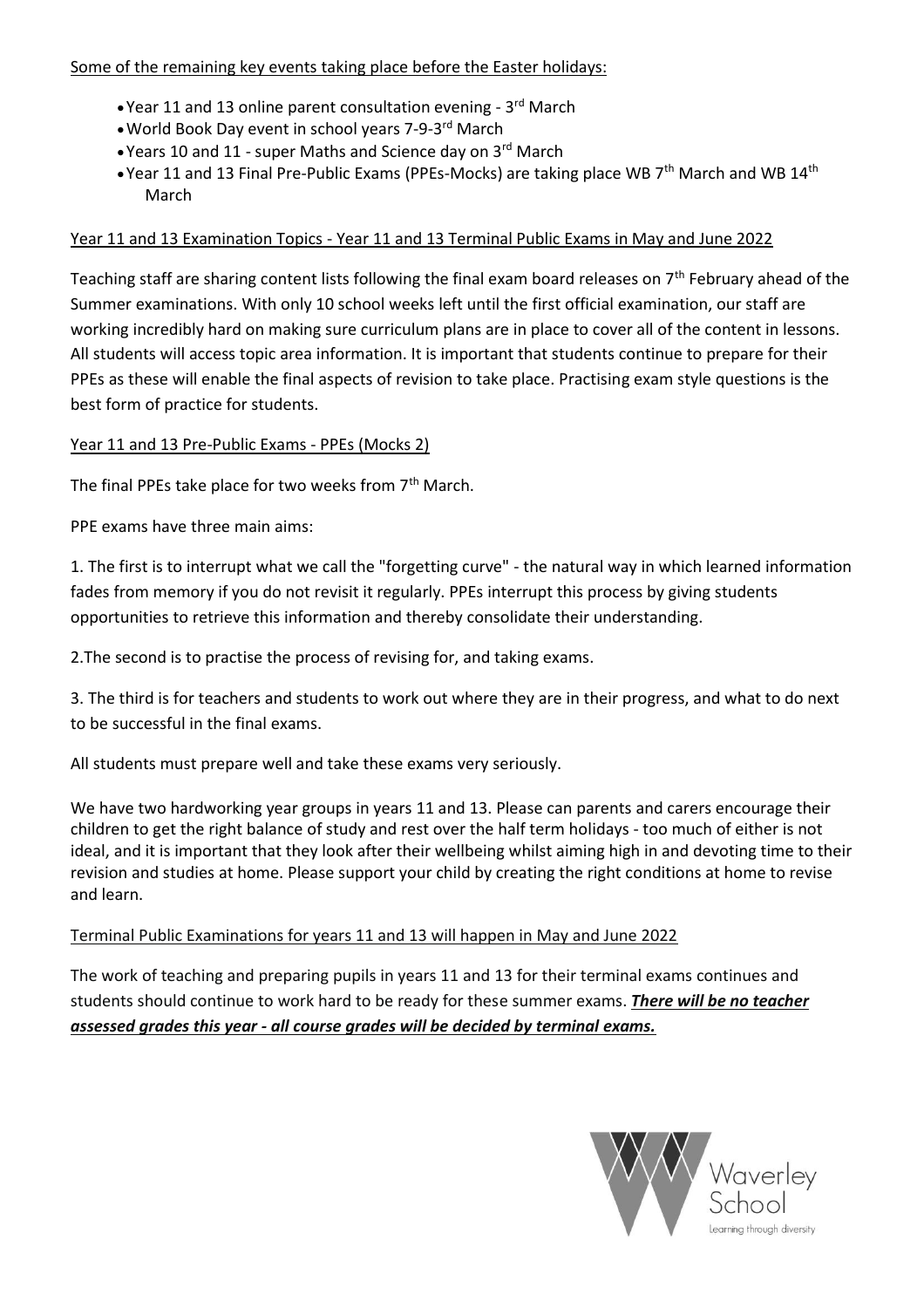In school we continue to carry out assessment and every lesson counts towards exam success. **To be successful, students must do all they can to work hard in lessons, to attend school if well and to carry out home learning and study.** In previous communications I have given advice to parents and carers relating to study and learning for these exams and I reiterate a key message here about regular review of learning as part of a long-term revision programme that your child will need to organise each week:

Year 11 and year 13 have been taught how to make 'life timetables', to support organising self-study time over a longer period. We know that pupils are far more likely to feel overwhelmed or demotivated if there is too much left to do at the end of the course, so daily reviews of learning and revision are the key to improve memory retention of lots of facts and information needed for exam success and to be mentally in control of exam readiness. Last minute cramming is the most unsuccessful way to prepare for exams.

We will continue to teach and model to years 11 and 13 the best research proven ways to learn and prepare for exams.

### Year 11 February Half Term Classes

A number of subjects are running half term master classes between Monday 21st February and Wednesday 23<sup>rd</sup> February during the half term holiday. Your child will be invited by their teachers. Please speak to your child to check what classes they have been invited to.

#### School Uniform and Taking Pride in Looking Smart

Students should wear their uniform with pride and the vast majority do. High standards of uniform set the right tone and create the right mind-set for effective learning. Pride in one's appearance is very important. To that end, please ensure your child attends every day, wearing the correct uniform, identity badge and lanyards, suitable footwear and with an appropriate haircut. Your child should have a suitable outdoor waterproof coat during cold weather. Your child must not bring jewellery or valuable items into school. Please also read our policy on mobile phones, which is on our school website. If a phone is found on your child in school, it will be confiscated following our policy. Thank you for your support with this.

## **Aiming for 100% attendance and punctuality to school - why this is important for a child's education and future success**

It is very important that parents, carers and families do all they can to ensure that no day is missed in a child's education and that every child arrives on time to school. Attendance has been affected by Covid-19 and we understand that. For the remaining part of the school year, I highly encourage all families to support their child in making excellent attendance to school a priority. Much schooling has been missed due to lockdowns and closing the gaps can only happen when students are present in lessons to be taught by their teachers and guided in their follow-up home learning/homework.

All parents of Waverley want the best for their children and for them to get on well in life. Having a good education is important to ensure that every child has the best opportunities leading into their adult life. Children only get one chance at school, and your child's future may be affected by not attending school regularly.

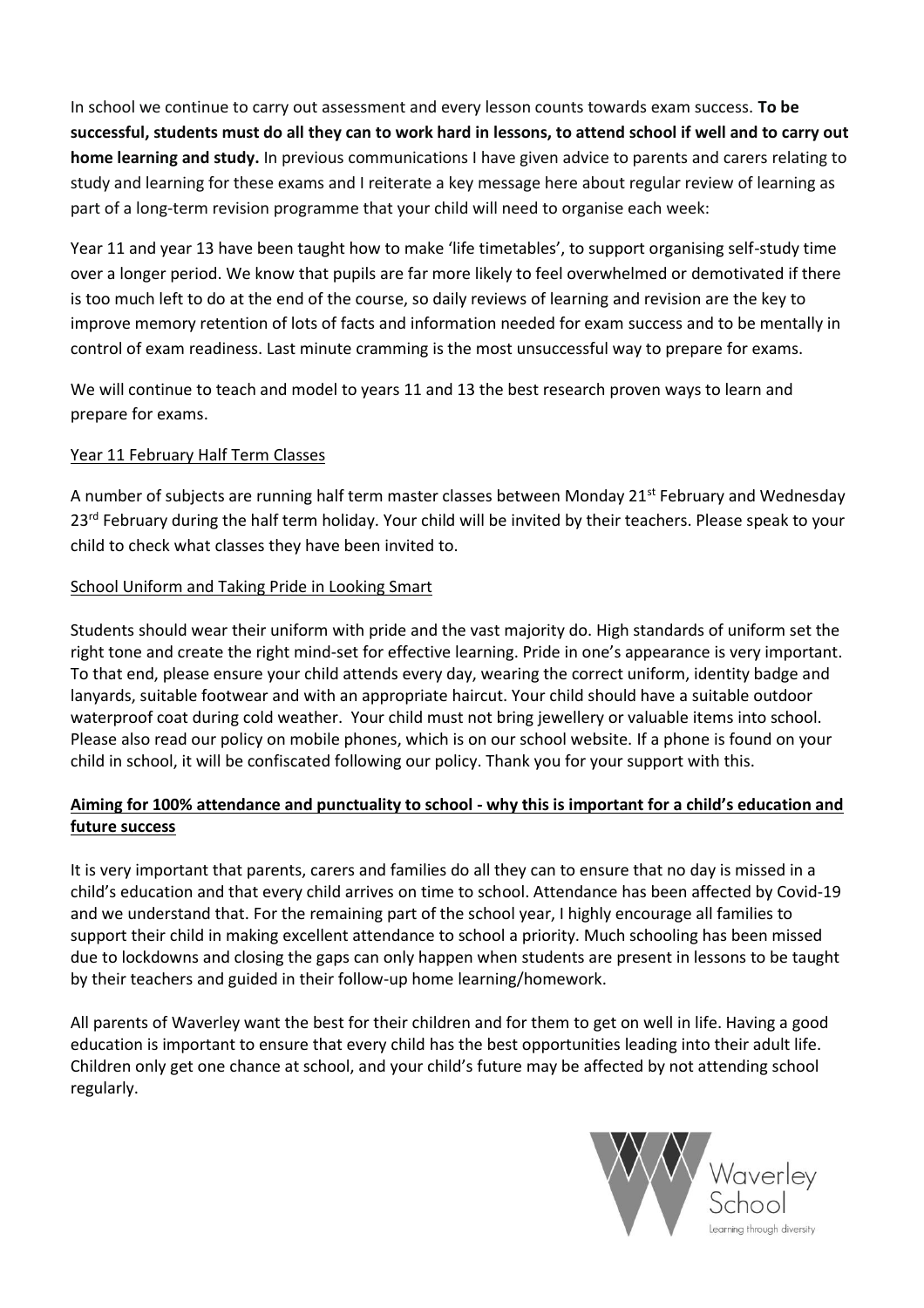### If children do not attend school regularly and on time they may:

- Struggle to keep up with school work. In a busy school day, it is difficult for schools to find the extra time to help a child catch up from days of non-attendance.
- Miss out on the social side of school life. Poor attendance can affect children's ability to make and keep friendships; a vital part of growing up. Setting good attendance patterns from an early age, will also help your child later on in their life.
- Have less chance of securing a job when they are adults. Being on time is also vital. Arriving late at school can be very disruptive for your child, their teacher and the other children in the class. Some parents may be finding it difficult to ensure that their child attends school regularly. If this is the case please speak to Mr Kamara, Vice Principal or your child's Achievement Coordinator as soon as possible so that the situation can be addressed. We are here to help.

### What might the impact of poor attendance be on your child?

In secondary schools less than 65% of children achieve good results in English and Maths with an average of 15 days' absence a year compared to almost 90% where the average is less than 8 days. Parents can be very surprised at how quickly their children can accumulate 15 days' absence within a year. Research has also shown that children who are not in school can become vulnerable. For example, children who play truant are more likely to be drawn into crime, drug taking and gangs than those who do not.

### The world is run by those who turn up!

- Attending school every day = 100% attendance.
- Attending  $4\frac{1}{2}$  days a week = 90% attendance = 4 weeks missed per year.
- Attending 4 days a week = 80% attendance = more than half a term missed per year.
- $\bullet$  Attending 3½ days each week = 70% attendance = more than a quarter of the school year missed.
- An average attendance of 80% or less across a child's school career adds up to missing a whole 2 years from school.
- Being late for school reduces learning time. If your child is 5 minutes late every day they will miss three days of learning each year. If your child is 15 minutes late every day they will miss 2 weeks of learning each year.

Please support your child to achieve well in their education by attending on time every day.

#### COVID-19- Latest Information

I think we can all begin to interpret that the government plan going forward will be to try to return to normality with the imminent relaxation of the testing regime - more to follow in due course from the Government.

We do continue to experience incidents of COVID-19 in both students and staff and I am very proud that we have managed to keep the school open to all year groups throughout this half term, no matter how hard it got to source cover teachers. This half term has had its challenges and the last 4 months have been the